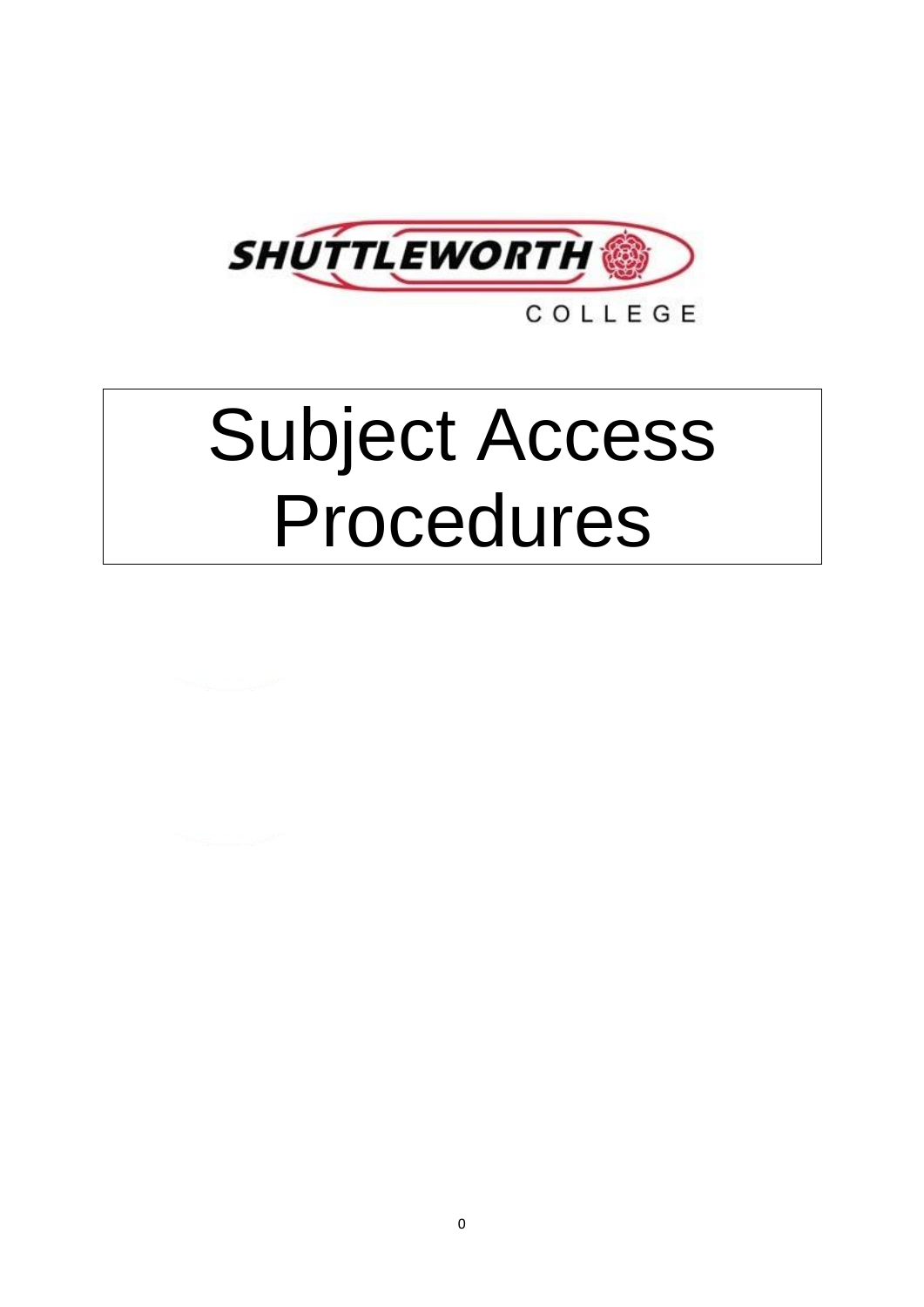# **Policy Statement**

1. These are the subject access procedures of Shuttleworth College. We are committed to complying with requests for information, and respecting individual rights set under the General Data Protection Regulation (GDPR), the Data Protection Act 2018 (DPA), the Education (Pupil Information) (England) Regulations 2005 and other laws and regulations which create important individual rights.

# **Application of this procedure**

- 2. Parents, pupils, staff and other individuals who we process personal data about are entitled to access, subject to certain exceptions, the personal data which we hold about them.
- 3. This Policy contains two procedures. When the school receives a request for personal information, it is important that the correct procedure is followed. These procedures are as follows:
	- a. **Procedure 1 ('Request by Parent to Access Pupil Record')**  this procedure should be followed where a parent makes a request for their child's educational record.
	- b. **Procedure 2 ('Subject Access Request under the GDPR')**  all other requests to access personal data should be dealt with under this procedure. Typically, these requests are likely be one of the following:
		- i. Requests from parents to access personal data that we either process about them or personal data about their child other than their educational record;
		- ii. Requests from pupils to access their personal data; or
		- iii. Requests from staff members to access their personal data.

# **PROCEDURE 1 - Request by Parent to Access Pupil Record**

- 1. The Education (Pupil Information) (England) Regulations 2005 give parents of pupils at maintained schools the right to access their child's educational record. It also sets out when such requests may be refused.
- 2. A request for a copy of a pupil's educational record should be made in writing to the School Business Manager.
- 3. On receipt of a request, we will send a letter to the requester acknowledging receipt.
- 4. We will take steps to verify the identity of the requester including proof of their relationship to the child. We may require the requester to provide proof of identity, such as a passport, driving licence and / or the child's birth certificate. This is a security measure to ensure that we only disclose personal data to those who are entitled to receive it.
- 5. We will provide a copy of the educational record within 15 school days of receiving a written request.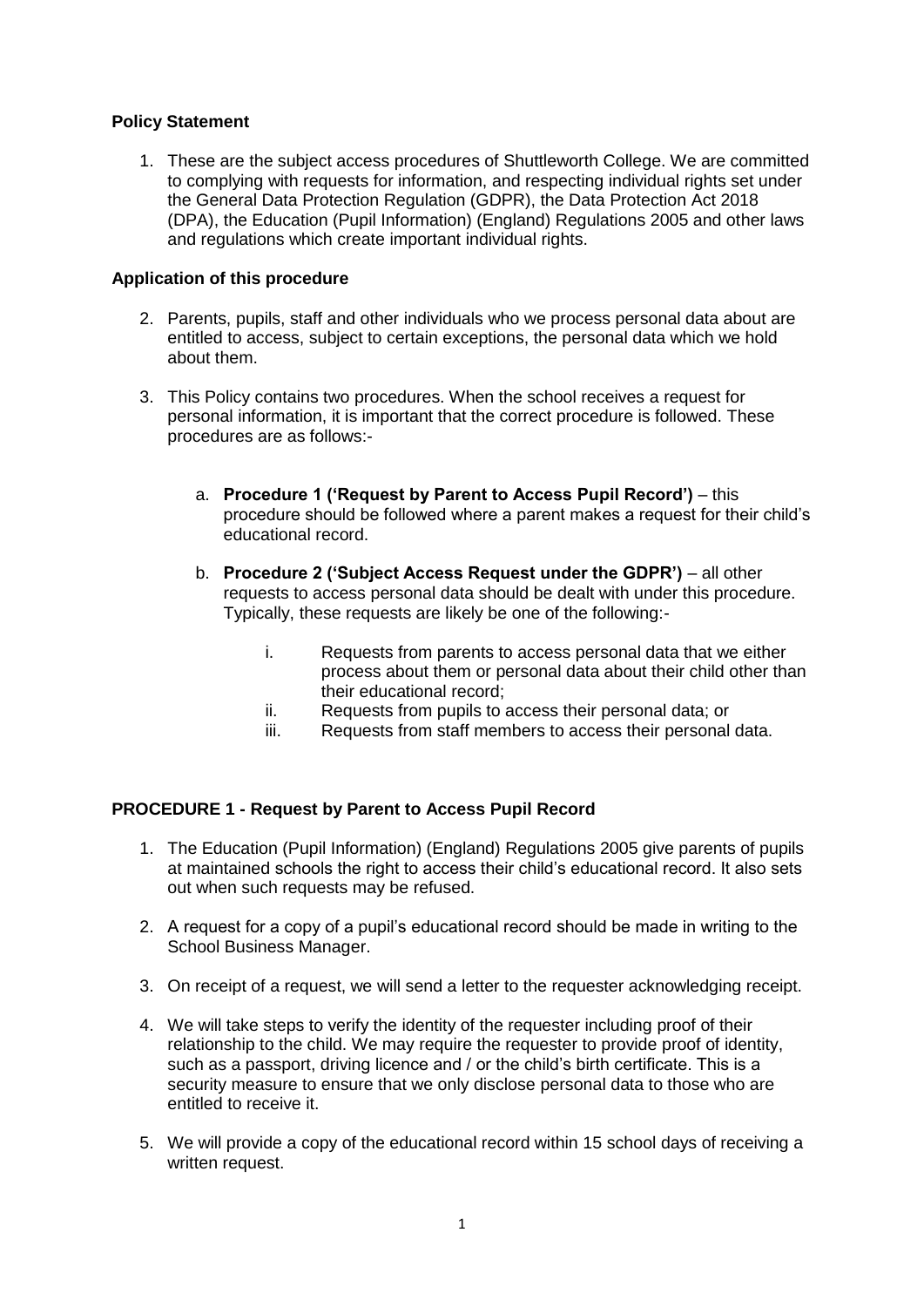- 6. Before providing the educational record, we will review it to identify whether it contains any information relating to other individuals. Where other individuals are named, such as pupils, then we will redact this data to ensure that they are not identifiable. Generally, references to teacher names will not be redacted.
- 7. Where the personal data has been provided by another agency, such as the Police, Local Authority, Health Care professionals or another school we will obtain their consent first before disclosure. Obtaining consent will not delay the requirement to provide the educational record within 15 days.
- 8. We may charge for making copies of the educational record which will be as follows:-

| Number of<br>pages | <b>Maximum fee</b> | <b>Number of pages</b> | Maximum fee |
|--------------------|--------------------|------------------------|-------------|
| $1 - 19$           | £1                 | 100-149                | £10         |
| 20-29              | £2                 | 150-199                | £15         |
| 30-39              | £3                 | 200-249                | £20         |
| 40-49              | £4                 | 250-299                | £25         |
| 50-59              | £5                 | 300-349                | £30         |
| 60-69              | £6                 | 350-399                | £35         |
| 70-79              | £7                 | 400-449                | £40         |
| 80-89              | £8                 | 450-499                | £45         |
| 90-99              | £9                 | $500+$                 | £50         |

- 9. Before providing the educational record, we will consider whether any information is exempt from disclosure. Where the school is considering applying an exemption, it will consult with the Data Protection Officer (DPO) in the first instance. The exemptions which may be applied include the following:
	- a. Personal data processed by a court and consisting of information supplied in a report or other evidence given to the court in the course of proceedings.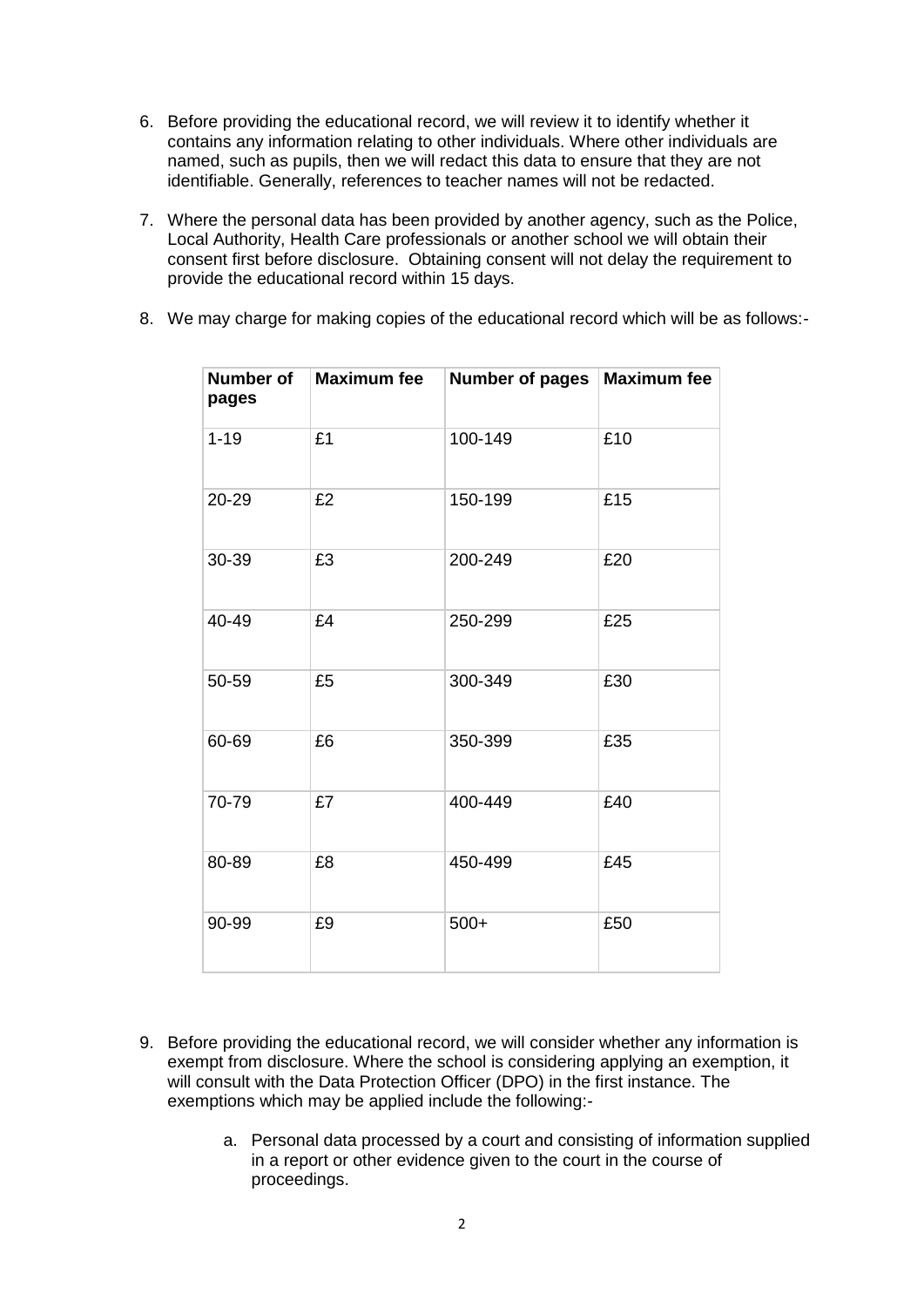- b. Personal data where the disclosure would be likely to cause serious harm to the physical or mental health or condition of the pupil or any other person.
- c. Information as to whether the pupil is, or has been the subject of, or may be at risk of child abuse if disclosure would not be in their best interests. "Child abuse data" is personal data consisting of information as to whether the pupil is, or has been the subject of, or may be at risk of, child abuse.
- 10. If there are concerns over the disclosure of information, then additional advice should be sought from the DPO.

#### **PROCEDURE 2 - Subject Access Request under the GDPR**

- 1. Under the GDPR, individuals such as pupils, parents and staff are entitled to access personal data which we hold about them. The GDPR also sets out when such requests may be refused.
- 2. A subject access request should be made in writing to the School Business Manager.
- 3. On receipt of a subject access request, we will send a letter or email to the requester acknowledging receipt.
- 4. We will take steps to verify the identity of the requester, and where a parent requests personal data relating to their child, proof of their relationship to the child. We may require the requester to provide proof of identity, such as a passport, driving licence and / or the child's birth certificate. This is a security measure to ensure that we only disclose personal data to those who are entitled to receive it.
- 5. Where the request is received from a pupil or former pupil then, as a general rule, if they are aged 13 or older we will deem them to be able to understand the request that they are making. However, If the child cannot understand the nature of the request, someone with parental responsibility may ask for the information on the child's behalf. All requests will be dealt with on a case by case basis and the DPO should be consulted where appropriate.
- 6. We will respond to subject access requests as soon as possible, but in any event no later than 1 month from the receipt of the request subject to paragraph 7.
- 7. If the nature of the request is complex, or there are other legitimate reasons for doing so, we may, if necessary, extend the period under paragraph 6 for up to 2 months. If we require an extension of time of over 1 month to deal with a subject access request, we will inform the requester as soon as possible, but in any event no later than 1 month from the date that the request was made.
- 8. Before providing the information requested, we will review it to identify whether it contains any information relating to other individuals. Where other individuals are named, such as pupils, then we will redact this data to ensure that they are not identifiable. Generally, references to teacher names will not be redacted.